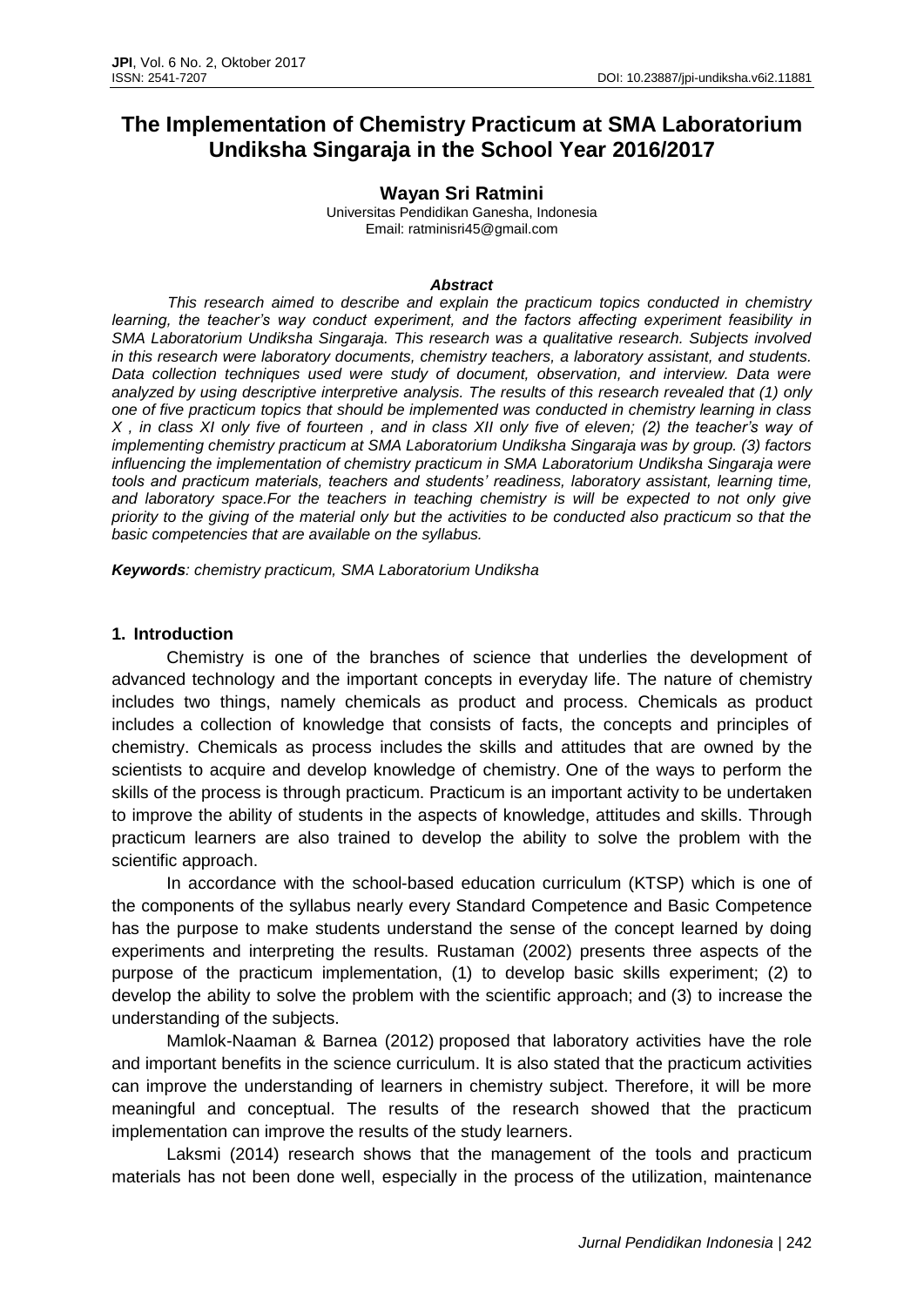and destruction, which can be seen from the amount of material that is practiced. In the class X,among five topics of practicum in the curriculum only one topic that has been practiced. In grade XI among 14 topics only four practiced. In the class XII among 10 topics only three topics practiced. In addition, there are a number of problems faced by teachers in conducting practicum activities, i.e., time management and laboratory conditions. The research showed that practicum conducted is not optimal yet, not in accordance with the applicable curriculum.

Another research from Samiasih (2013) shows the intensity of the use of the laboratory at SMK Negeri 2 in the school year 2012/2013 falls into enough category with the percentage of 67%. For all of the vocational education programs in class X only one practicum have been conducted, for grade XI there are five practicums that have been conducted, and for grade XII there are four practicums that have been conducted. The implementation of the number of low practicum in the class X, XI and XII in all vocational education programs are caused by many factors, i.e., the limitation of the tools and chemicals material so that practicum cannot be performed, students focus more on productive lessons such as implementing productive practice, limited time for teachers to prepare for lab work, and lack of laboratory technicians.

The facts of the research result above shows that the practicum implementation at school has not optimally been done yet in accordance with the basic competencies that have been specified by the curriculum. Based on the need to do further research related to practicum implementation there are things that need to be done, i.e., (1) topic/matter implemented within practicum chemical learning; (2) How teachers conduct practicum; and (3) the factors that affect a practicum implementation .

SMA Laboratory Undiksha Singaraja is an A accredited private school in the city of Singaraja which has been using school-based curriculum (KTSP). This school has two chemical teachers that have met professional education qualifications shown by certificates that they possess. In addition, there is a laboratory assistant who helps to prepare the tools and practicum, but the laboratory assistant is not a graduate of chemical education. The laboratory assistant is only an SMK graduate but has become laboratory assistant since 1997 in SMA Laboratory and has received training as laboratory assistant three times. One of the teachers of chemistry teaches chemistry in classes X and XI. Another chemistry teacher teaches chemistry in grade XII. The X class consists of nine classrooms with 248 students. The XI class SCIENCE consists of two classes with 72 students and grade XII SCIENCE consists of three classes with 76 students . The X class gets chemical lessons once in a week (2 hours lessons). The XI and XII class SCIENCE gets chemical lesson twice a week (4 hours lesson).

SMA Laboratory Undiksha Singaraja has a chemistry laboratory. Although the chemical laboratory was built separately from biology laboratory, not all practicum can be conducted in accordance with the syllabus. Based on the results of the preliminary study in SMA Laboratory Undiksha Singaraja at the time of the implementation of PPL-Real by asking questions with one of the teachers and laboratory assistant and some of the alumni, the following information was obtained. Chemical teachers stated that there was indeed a laboratory which designed as a laboratory for research , not for chemistry learning. Based on the claims of the teachers, the researchers assume that the practicum implementation makes the students too busy with activities. Permendiknas RI No. 41 2007 states that students at least use an area of 2.4  $m^2$ /student. In addition the teacher also said that there is a limited amount of time learning so that the time for the practicum implementation is not always sufficient and there are not enough tools and chemicals.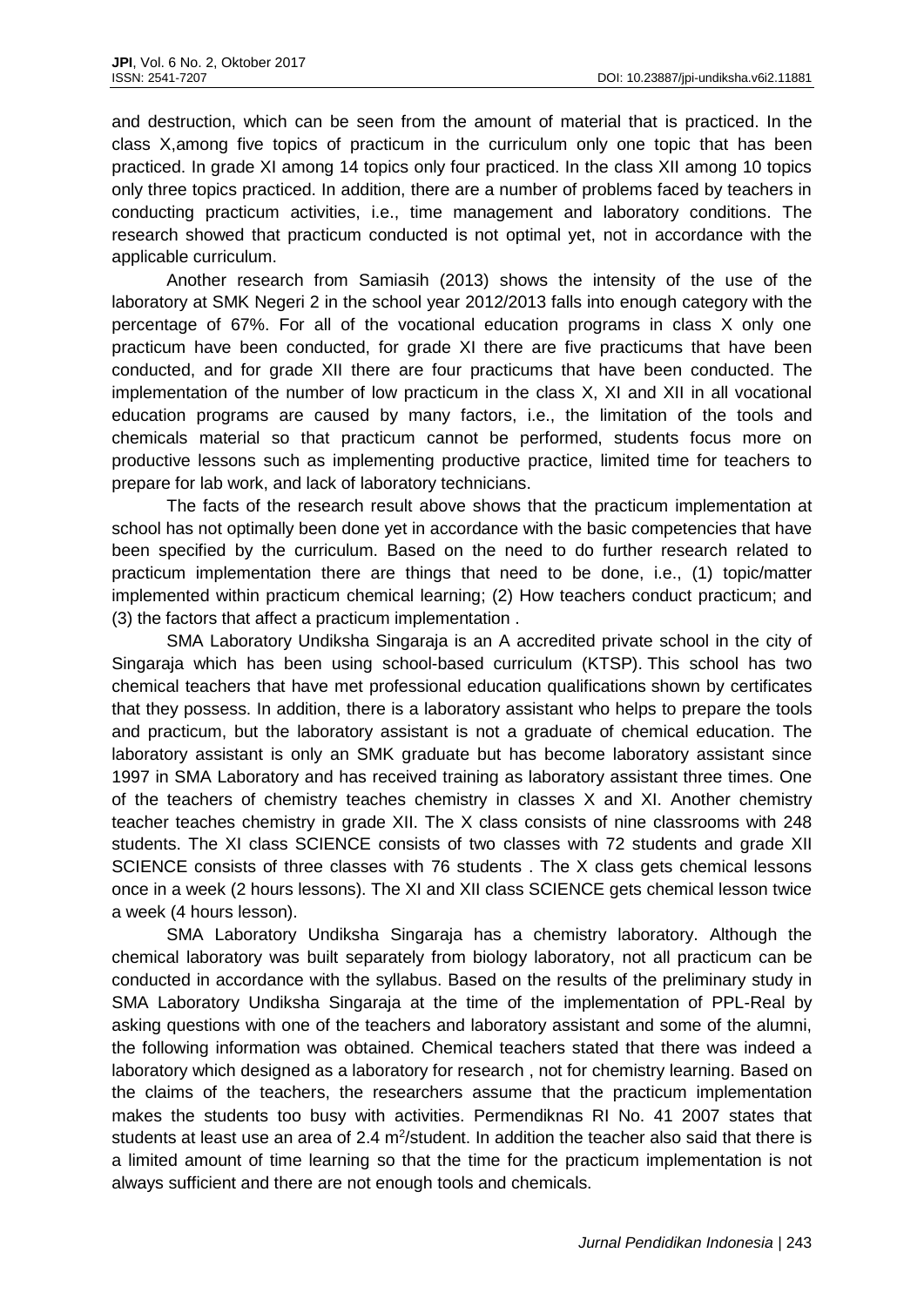Alumni 2015 stated that practicum was rarely done. The average was 3-4 times in one year. Usually the teacher used virtual media. This is supported by the information from the laboratory assistant that chemistry laboratory management is good enough and equipped with a variety of administration to support the effectiveness of the implementation of the practicum. But according to the laboratory assistant practicum activities get a little bit frustrating because of the problems with inadequate tools and materials and time of learning.

The result of the study above needs to be examined. Therefore, research about *"*The Implementation of Chemistry Practicum at SMA Laboratorium Undiksha Singaraja in the School Year 2016/2017**"** needs to be performed. This research was done in the school year 2016/2017 with the focus on three issues, i.e., (1) the practicum topic or subject conducted in chemistry learning; (2) the teacher's way in conducting experiments ; and (3) the factors affecting experiment feasibility in SMA Laboratorium Undiksha Singaraja.

Practicum is an important activity in the teaching and learning process. The practicum implementation can measure the ability of students in cognitive, affective, and psychomotor simultaneously. In addition, in the components of the syllabus of school-based curriculum (school syllabus development) nearly every competence standard and basic competence has the purpose to make students understand the sense of the concept learned by doing experiments and interpreting the results. If not executed, practicum and basic competences cannot be achieved and finally the teacher can not achieve SKL. Therefore this research is important to be done.

The implementation referred to in this research is the practicum activities conducted in schools including the type of practicum conducted and how it is implemented. Practicum activities can be said to be accomplished when the activities are carried out by the students as individuals and groups in the laboratory.

# **2. Research Method**

This research was a qualitative research. Subjects involved in this research were laboratory documents, chemistry teachers, laboratory assistant, and students. The data were collected from each practicum topic or subject conducted in chemistry learning, the teacher's way of conducting experiments, and the factors affecting experiment feasibility.

Data collection techniques used were study of document, observation, and interview. Data were analyzed by using descriptive interpretive analysis. Study of document techniques used to obtain data related to inventory in the form of the chemistry syllabus of classes X, XI, and XII of the first and second semesters used by schools and the topic of practicum that is planned to be seen from the implementation lesson plans for classes X, XI, XII in the first and second semesters, practicum journals that contain topics of the practicum conducted. The syllabus Analysis was done by mapping the practicum material from basic competencies. Analysis of the journals practicum and lesson plans for the practicum activities was done by filling out the *check-list*. The information obtained from the lesson plan documents and practicum journals contains a practicum topic/subject planned and conducted.

Observation techniques used to obtain data related to the teacher's way in conducting experiments and laboratory infrastructure. The technique of observation was done by observing directly the learning activities in the laboratory and the infrastructure to support the practicum implementation. After the observation was conducted, then a transcript of the observation result was written.Techniques of interview was used to explore information data related to the data of the the practicum topic or subject conducted in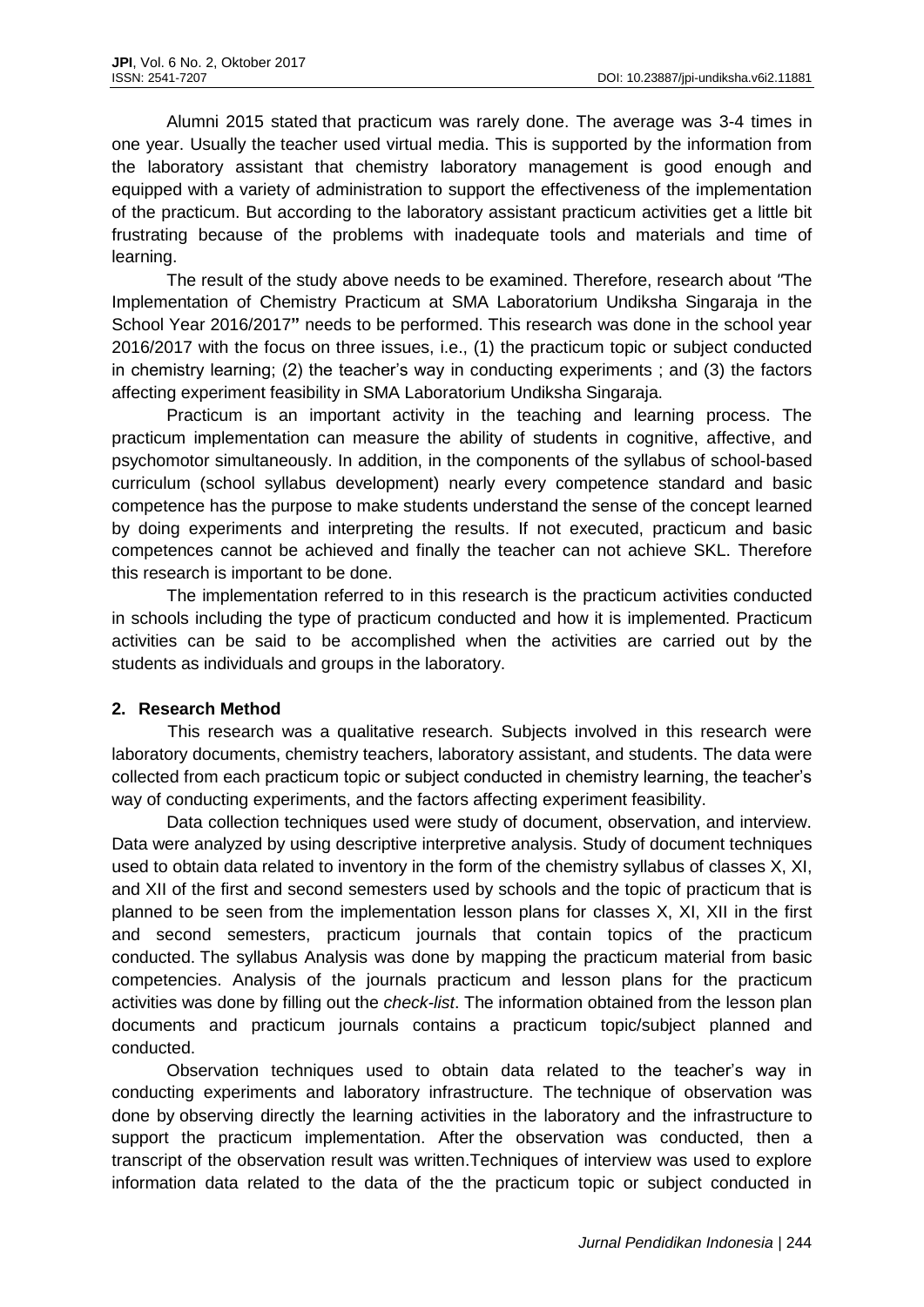chemistry learning, the teacher's way of conducting experiments, and the factors affecting experiment feasibility related to the chemistry teachers, laboratory assistant and the students. Analysis of the results of the interview was strengthened by creating a certified transcript of the results of the interview. The results of the interview were validated by performing the member check.

Data analysis in this research was performed in three stages : (1) data presentation, (2) data reduction; and (3) data verification.

Data credibility was enhanced by triangulation. The analysis was ended with the interpretive technique by considering all data/information collected.

# **3. The Research Results and Discussion**

The results of this research showed the practicum topic or subject conducted in chemistry learning, the teacher's way of conducting experiments, and the factors affecting experiment feasibility in SMA Laboratorium Undiksha Singaraja.

Planning the implementation of a chemistry experiment at SMA Laboratorium Undiksha covers the writing of lesson plans, worksheet, and the preparation of the tools and materials for practicum. The types of chemistry experiment for classes X, XI and XII as a whole were planned in accordance with syllabus used, but not all topics of practicum required by chemistry syllabus for classes X, XI and XII were planned by the teachers. Preparation of learning in the form of the writing of lesson plans and student worksheets for practicum were prepared a long time before the practicum was conducted. Preparation of the tools and the materials were done by the laboratory assistant with a coordination with each of the teachers of chemistry. The process of preparation of the tools and the materials was done a day or two days before the activities of chemistry experiment begins or the possibility the preparation of the tools and the materials was done several hours before the practicum activities started. Before the practicum was conducted, the laboratory assistant also checked the capabilities of the tools and the materials for practicum. Setting the schedule of the use of the laboratory was performed each new school year followed by the schedule of chemistry learning in each class. The schedule was written by the Deputy Head of the curriculum.

Observed from the planning process chemistry experiment at SMA Laboratorium Undiksha Singaraja ran well in accordance with Permendiknas No. 41 the year 2007 on process standards. According to the theory in Permendiknas No. 41 2007, the syllabus can be arranged independently and in groups. So the implementation of syllabus development was in accordance with the theory. In the process standards it is also required that every teacher must write his or her lesson plans. So, the planning of chemistry experiment activities by the chemistry teachers was in accordance with Permendiknas No. 41 the year 2007 on process standards as specified standards.

The planning phase of learning is not limited to practicum on syllabus and lesson plans alone. The preparation of the tools and the material is also one of the planning phase of the practicum. The tools and the material support for practicum activities were prepared by the laboratory assistant. The existence of laboratory assistant is essential in the chemical laboratory. Before the practicum activities is conducted the tools and the materials must be prepared carefully. If the preparation is only done by the teacher, it will make the teacher have too much work, since the teacher also has numerous daily responsibilities. This is assured by the opinion of Kertiasa (2006) that teachers need to be assisted by a laboratory technician and/ or laboratory assistant. If the school has more than one laboratory, each laboratory assistant requires at least one helper and may also one laboratory technician to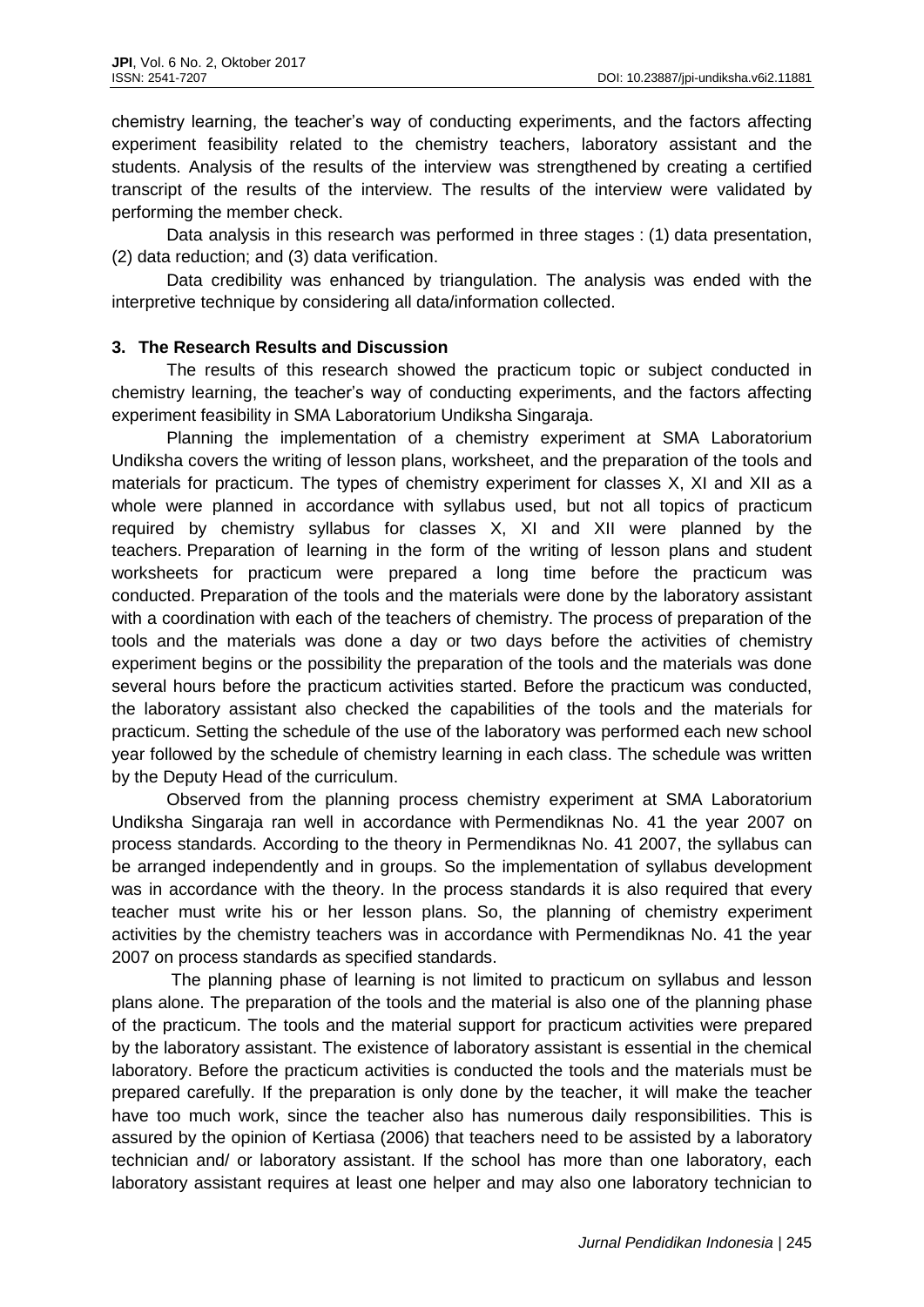lead. Preparation of the tools and the materials by a laboratory assistant is also stated in Permendiknas No. 26 year 2008 on the standard of a school laboratory that the competent laboratory assistant is one who serves practicum activities. So the preparation of the tools and the materials before the practicum has been specified in the standards.

The practicum topics or subjects conducted in chemistry learning are still limited in number. Not all the types of chemistry practicum required in the school syllabus development in SMA Laboratorium Undiksha can be implemented. In the class X, of the five topics of practicum in the curriculum only one was practiced. In grade XI, of the 14 topics only five practiced. In the class XII, of the 11 topics only five practiced.

In the context of the implementation of the chemistry experiment at SMA Laboratorium Undiksha, the number of the implementation, seen from the number of practicums that have already been carried out, is still limited number and does not meet all the basic competencies that are specified in the syllabus for chemistry in the school syllabus development. This indicates that chemistry learning in SMA Laboratorium Undiksha is not optimal yet. The teachers prefer the giving of the material in the classroom to providing practicum learning in the laboratory. The teachers use only references for the National Examination in implementing the practicum. This indicates that the teachers consider practicum not important in chemistry learning. If seen from the school accreditation, practicum implementation that is not in accordance with the syllabus does not reflect the accreditation A.

On Permendiknas No. 22 the year 2006 on content standard in the case of chemistry lessons in SMA/MA it is mentioned that Natural Sciences (IPA) is related to how to find out about natural phenomena systematically so that science is not only the mastery of the knowledge of these facts, concepts, or principles but also is a process of discovery. Chemistry learning and assessment of the results of the study should consider the characteristics of chemistry as process and product. So, practicum learning in learning chemistry cannot be ignored because it is the principle in accordance with the characteristics of chemistry as process.

How teachers teach practicum seen from the implementation process of practicum learning from the beginning to the end. The teacher teaches practicum in group. The number of students in one group in the class X was 4-5 , in grade XI 6-7, and in grade XII 4-5. It is adjusted with the number of students in each class. For practicum activities which have already been carried out, the number of groups is six. This is due to the fact that the laboratory has desks only, so that the number of groups allowed is six. The implementation of the practicum learning is the implementation of planning that had been arranged. According to Permendiknas RI No. 41 2007, implementation stages of activities include introduction, the whilst and the conclusion. In the implementation of the chemistry experiment, stages of implementation are not much different from the stages in the classroom learning activities.

Practicum activities observed involved electrolyte and non-electrolyte, identifying acids and bases solution, titration acids and bases and the making of a compound ethers. On the experiment about electrolyte and non-electrolytes in class X and tritation acidbase in class XI, it was seen that teacher I used inductive approach, experiment method and discussion. On the initial activities, the teacher gave apperception and motivation so that students got description about practicum that would be implemented. On apperception activities, teacher I gave questions about the material that had been studied and associating it with the materials to be learned about the components of the solution in the topics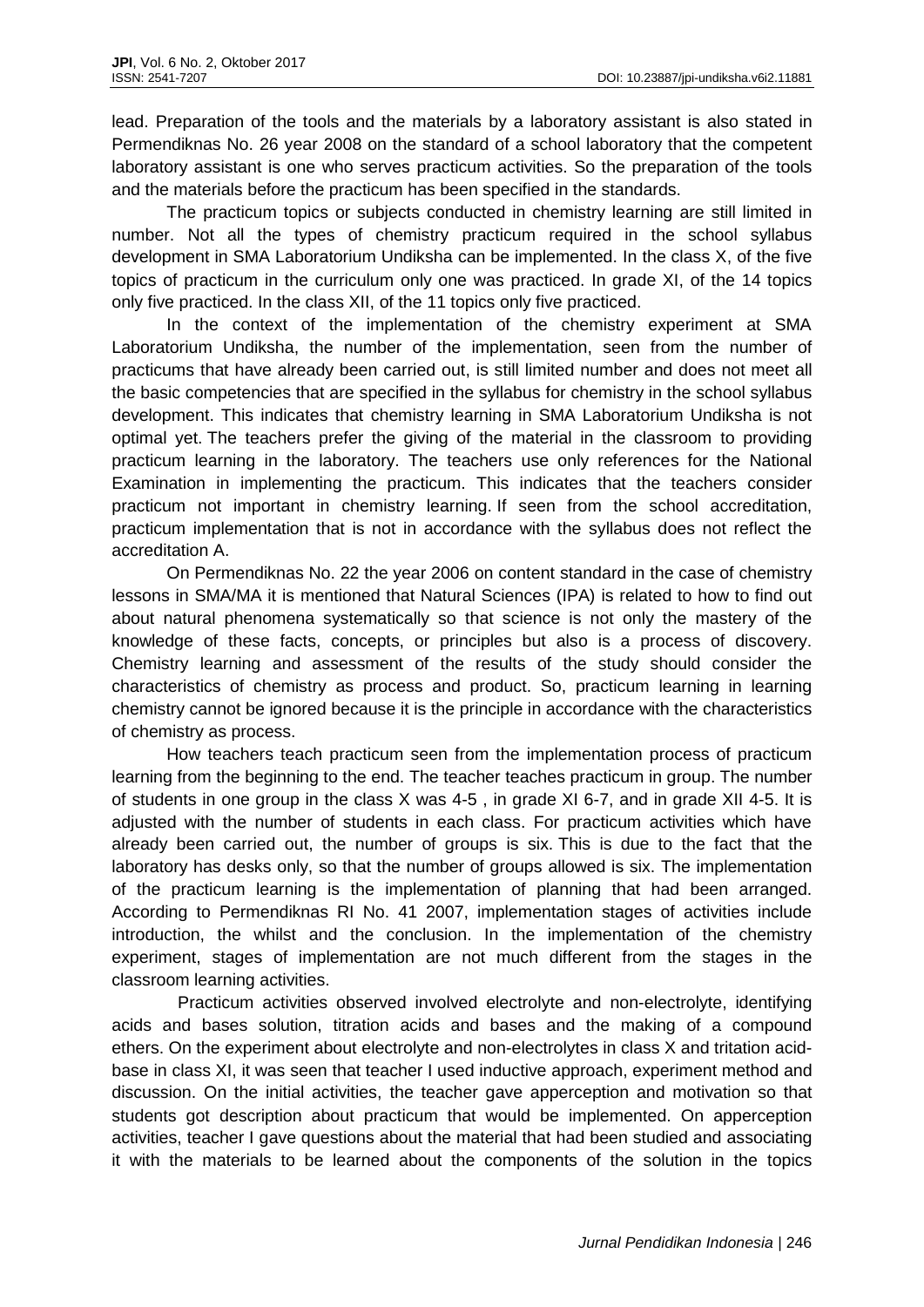electrolytes non electrolytes and the meaning of the level of/concentration along with some concentration units that have been known in titration acid-base.

In the experiment about the identification of acid and bases with the indicator, it was seen that teacher I used discovery learning model, process approach, experiment method and discussion. In the initial activities, teachers gave apperception and motivation so that students get description about practicum that would be implemented. In apperception, teacher I gave questions about the material that had been studied and associated it with the material to be learned, about the components of the solution. Teachers motivated the students by displaying the citrus fruit and a bottle containing the solution that was not known and then gave the question of how do we know whether the citrus fruit and an unknown solution are acidic or base.

Apperception and motivation given by teacher I have been in accordance with the demand of Permendikbud No. 22 2016 that in the initial activities teachers are required to give motivation to learn to learners in the appropriate and useful context for applications of the lesson materials in daily life by providing examples and comparisons from local, national and international contexts and adjusted to the characteristics and levels of the learners; asking questions that associate prior knowledge with the materials to be learned.

The whilst activities carried out by the teacher I on practicum learning about electrolyte and non-electrolytes and titration acid-base were conducted with three stages, i.e., exploration, elaboration, and confirmation in accordance with the school syllabus development. In exploration activities, the teacher directed the students to work on the worksheets, pointed to each group in turn to read the worksheets from the title of the purpose of the tools and the materials and work steps, soldering tools test electrolytes and titration, and doing experiments with modeled on worksheets.

In elaboration activities, the teacher directed the students to do the discussion in the group about each of the test results that they got and to write the results of observation data in the format of the report of the group. At this stage, the teacher supervised and guided the students in the discussions. In the confirmation activities, the teacher pointed to one of the groups to write the results of experimental data on the blackboard and present them. The teacher straightened the things that were still confusing from the results of the class discussions. In the teaching practicum of titration acid-base, the confirmation was done in class at the next meeting because the time was up. The exploration, elaboration, and confirmation done by teacher I have been in accordance with Permendiknas No. 41 2007.

The whilst activities in the practicum learning about identifying acids and bases with the indicator was carried out by teacher I in six stages, i.e., (1) in the level of the stimulus, teacher I provided a stimulus to the students about how to know the nature of acid-base balance of a solution through questions; (2) in the identification of the problem, teacher I directed the students to formulate the problem and make the hypothesis; (3) in the data collection stage, the teacher directed the students to test the hypothesis that they made in experiments in accordance with the existing procedure in the practicum worksheets. The teacher directed the students doing experiments and guiding the students when they did not yet understood; (4) at the stage of data processing, the teacher directed the students to group discussion about the results of experiments that have been done and draw conclusions; (5) in the data verification stage, the teacher appointed one of the groups to write down their observation table and then present it. The teacher guided the class discussion and facilitated the students to ask for things that were not clear; (6) in the final stages of the generalizations, the teacher led the students to conclude the results of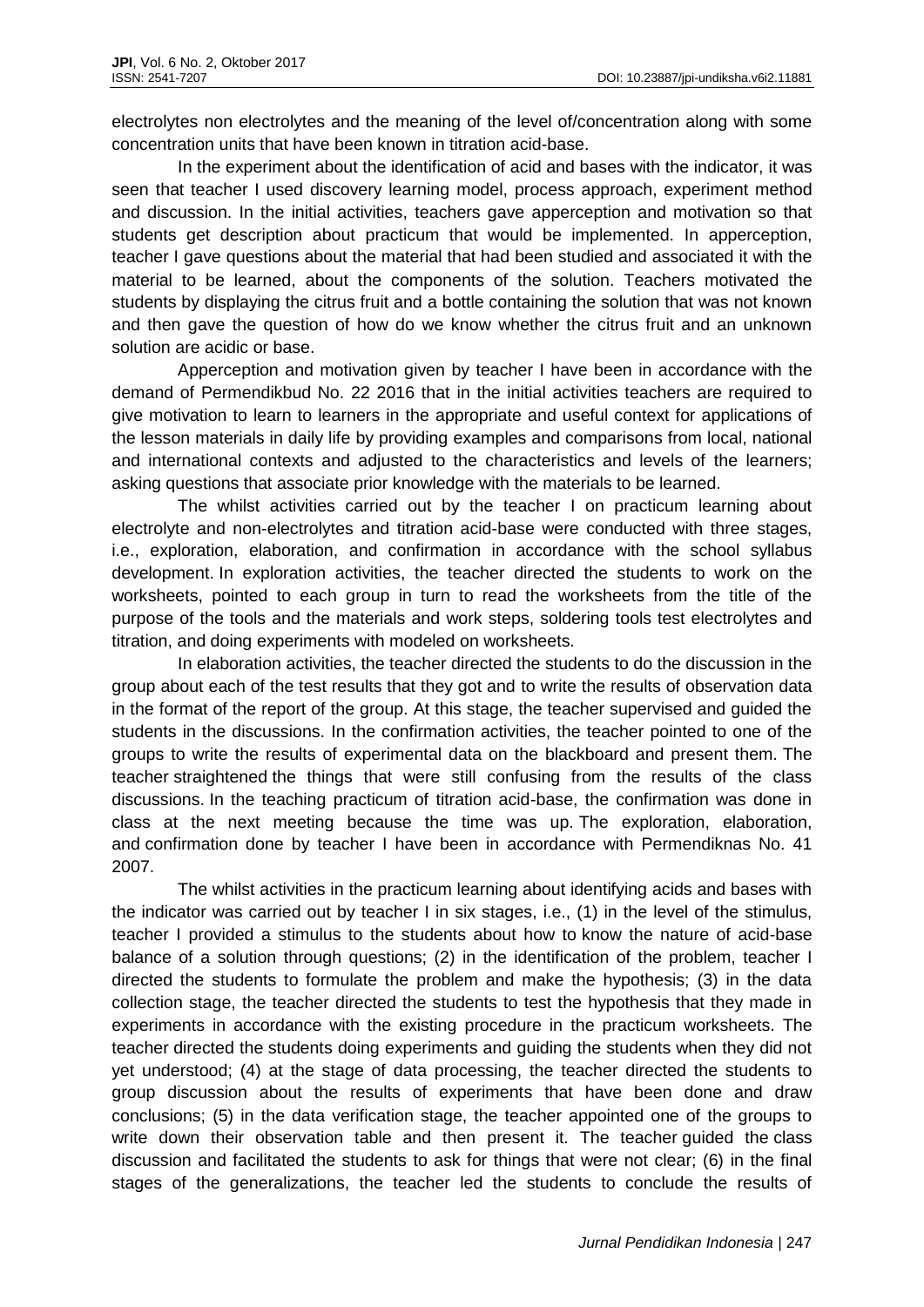experiments that have been done. One of the students wrote the conclusion on the blackboard in the form of a scheme that the solution can be divided into three based on his nature, i.e., acid solution, bases, and salt.

Based on the stages it can be concluded that teacher I had implemented the stages of the learning in the discovery learning model*.* Discovery learning is one of the model of teaching where the teacher does not directly provide the end result or conclusion from the material taught, but the students are given the opportunity to search for and find the results of the data. So that this learning process will be remembered by the students over time so that the results cannot be easily forgotten (Aini, 2015). Using the discovery model, the students will be led to seek and find their own materials or answers that are being studied. Discovery learning model emphasizes learning that centered on the students. This makes the students more active in learning and search for the material and make the lessons more meaningful (Rizkiana, 2016). The research that has been done by Kadri & Rahmawati (2015) shows that teaching of Natural Sciences using discovery learning model provides a more significant effect than conventional learning in improving the students' learning outcomes.

At the end of the activity of the experiment about electrolytes and non-electrolytes, titration acid-base, and identifying acids and bases with the indicator, the teacher gave the task to write a group practicum report and told about the next lesson plan. But, in the experiment on titration acid-base and identifying acids and bases with the indicator that was done by the teacher I did not tell about the next lesson plan. The follow-up activities in the form of a task was in accordance with the Permendikbud No. 22 2016 (Depdiknas, 2006) teachers should convey the plan for learning activities for the next meeting. Widyastono (2007) stated that the delivery of the next lesson plan is very important to take in a learning process so that students can prepare themselves to follow the next lesson.

In Permendikbud No. 22 2016 it is stated that in the closing activities, teachers with students both individually and groups do a reflection to evaluate the entire range of learning activities and the subsequent results obtained collectively to find direct or indirect benefits from the outcomes of the teaching that has been in progress, provide feedbacks to the process and learning outcomes, do follow-up activities in the form of tasks, both individual and groups tasks and inform the plan of learning activities for the next meeting.

The results of the observation of the practicum learning by teacher I showed that the teacher I taught practicum in a systematic, communicative, confident, enthusiastic and sympathetic way In addition, the teacher also always tried to stimulate active participation from the students by providing basic questions related to the material and always gave the opportunity to the students to answer the questions so that the students were motivated to learn. This is in accordance with the the Regulation of the Department of education of the year 2008 about assessment of Teacher Performance that teachers must act as an effective communicator, give encouragement to the students to grow the spirit to learn, perform the discussion in class and ask questions.

In the practicum learning about creating a compound esters done by teacher II, it was seen that teacher II used deductive approach, experiment method and discussion. Practicum learning by teacher II did not look systematical, not in accordance with the steps of learning is in the lesson plan. In the initial activities, before giving apperception and motivation the teacher introduces the tools and the material used and explained the work of the experiment. The teacher can then explain competence standard, basic competences and indicators.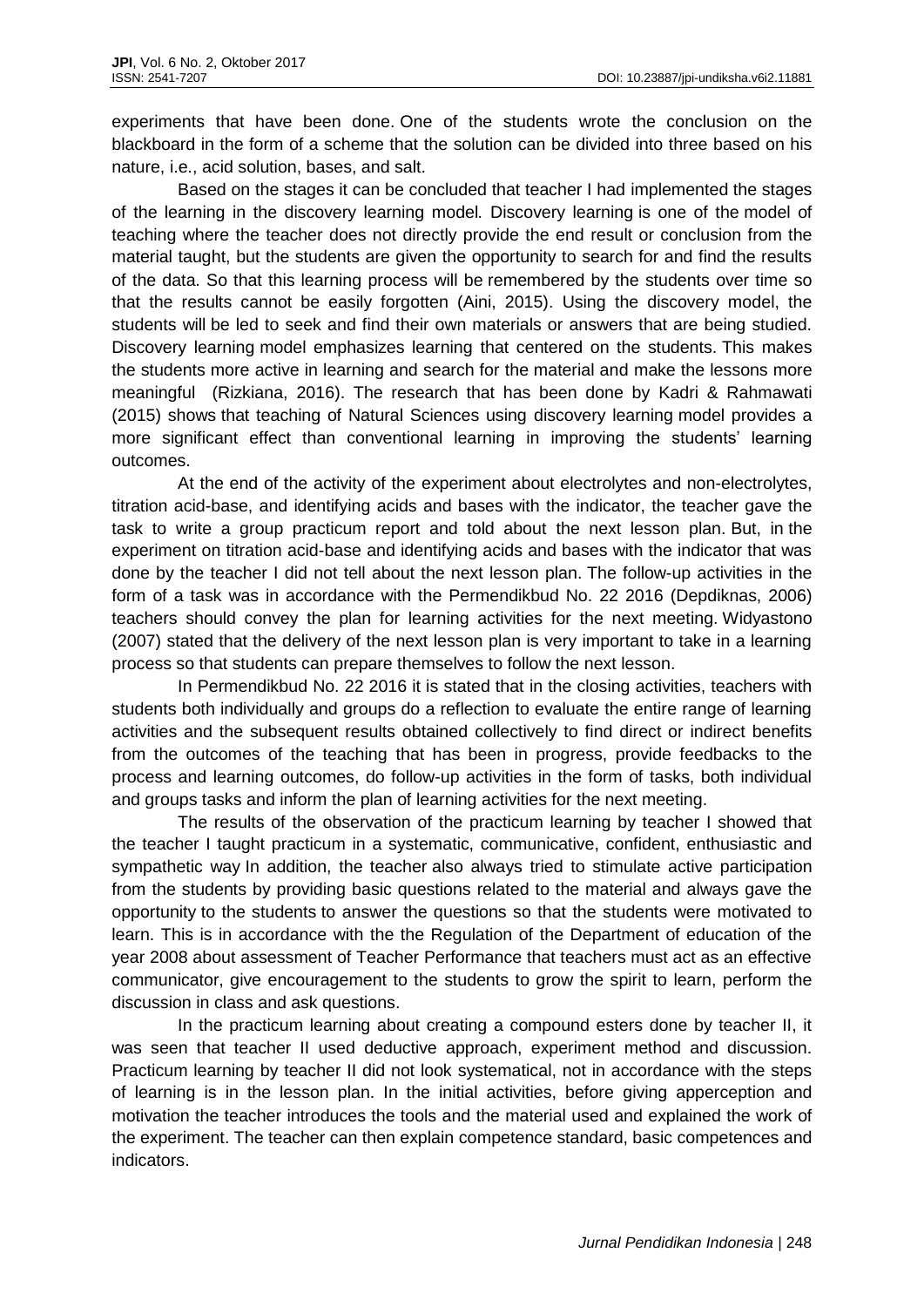Teacher II used deductive approach. This could be seen from the teacher presenting the material on ether briefly first before performing the practicum. This is in line with the expressed by the Widyastono (2007), the step that can be done in the activities of the introduction can only consist of one activity, that is, explaining briefly the contents of the lesson. At the beginning of the lesson the students want to know immediately what will be studied at a meeting at the time. Curiosity will be met when teachers explain briefly so that the students get a description about the lesson that will be discussed and practicum that will be implemented.

In apperception, teacher II reminded people about the types of carbon compounds. The teacher motivated the students by asking questions: What is the use of of ether in everyday life? The teacher gave exercises to the students to write down some of the structure of the ether compound. Apperception and motivation given by the teacher II is in accordance with the demands of Permendikbud No. 22 2016 (Depdiknas, 2006).

The whilst activities carried out by the teacher II was done in three stages, i.e., exploration, elaboration, and confirmation in accordance with the school syllabus development. In the exploration activities, the teacher directed the students to work on the worksheets, and do experiments as modeled in the worksheets. In elaboration activities, the teacher directed the students to make a group discussion about the results of experiments that they got. The students did group discussions with the guidance of the teacher. In the confirmation activities, the teacher pointed one of the groups to write the results of experimental data on the blackboard and present it. The teacher straightened the things that were still confusing from the results of the class discussions. At the closing activities, students gathered group reports and the teacher led the students to conclude the result of the experiment.

The results of the observation practicum learning by teacher II showed that teacher II taught practicum in a communicative, confident, enthusiastic and sympathetic way, but less systematical. The teacher also always tried to motivate active participation from the students by providing basic questions related to the material and always gave the opportunity to the students to answer the questions so that the students were motivated to learn. In addition teacher II also utilized learning media (power point) to make it easier for the students to understand the material. The ability to teach that needs to be mastered by the teacher in relation to classroom management is the ability to use media, preferably visual and audiovisual media (Depdiknas, 2008).

Teachers are required to facilitate the students when exploring and collecting data so that the obtained data are related to the concept. Teachers I and II have facilitated students by giving worksheets to lead the students to find the information (Depdiknas, 2008).

The factors that affect the implementation of practicum consists of those that support and those that inhibit the implementation. The factors that support the practicum implementation are (1) the completeness of the tools and practicum materials; (2) the readiness of the teacher and the students to implement the practicum activities; (3) there laboratory assistant; and (4) learning time is sufficient to carry out the experiment. While the factors that inhibit practicum implementation are (1) the limitation of the tools and materials; (2) the lack of the implementation of the practicum; (3) the lack of understanding of the learners about the procedure of the practicum and (4) narrow laboratory space . These findings are almost the same as the findings of an earlier research conducted by Lubis (2012) with the results on the obstacles faced by teachers in the implementation of chemistry laboratory practicum management and inadequate practicum tools/materials and the lack of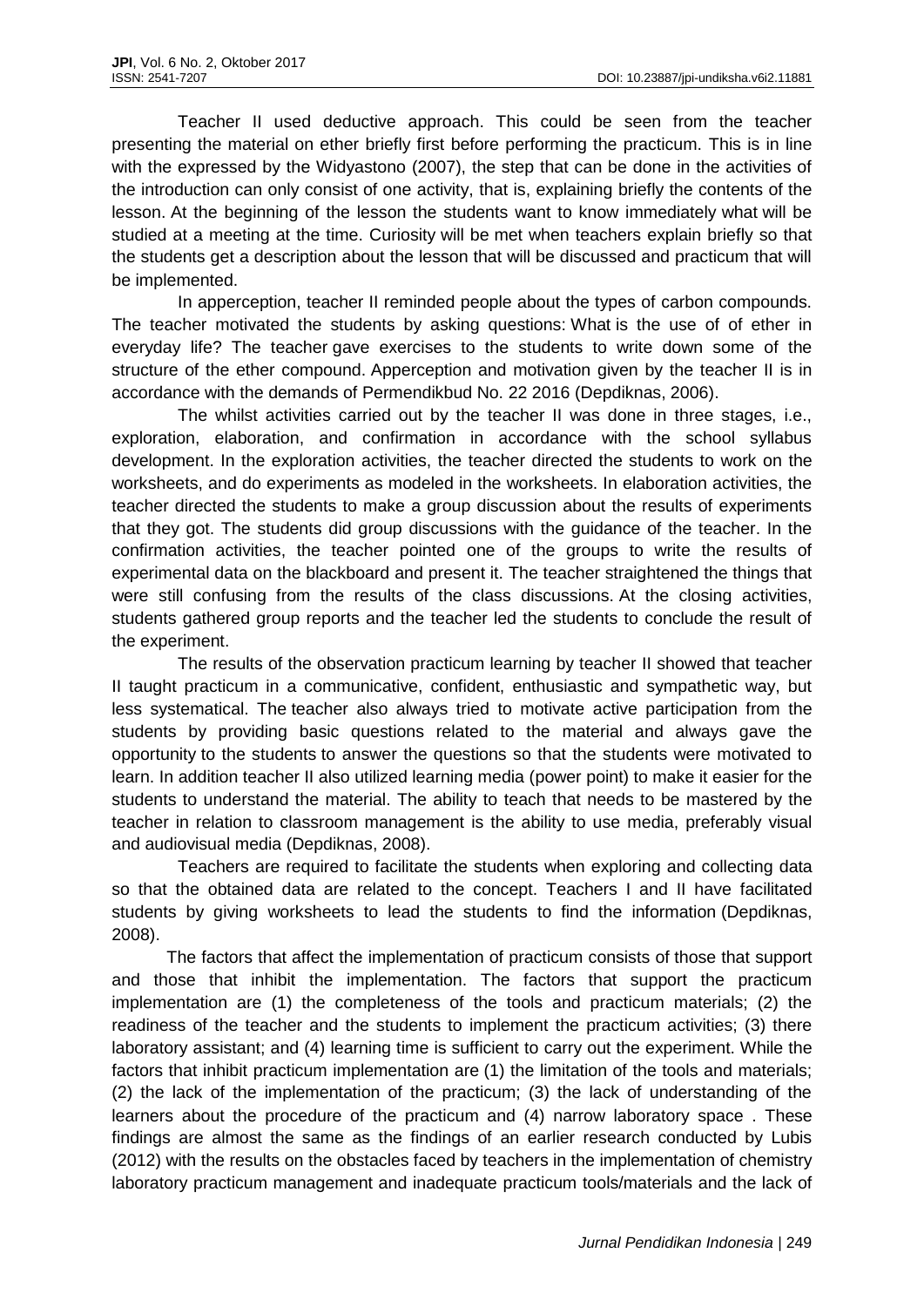the allocation of time to carry out the practicum. The research done by Suandewi (2015) shows that the factors that affect the implementation of the chemistry practicum are teachers, learners, laboratory tools and materials, and laboratory assistant.

Seen from the availability of the tools and the material to support the implementation, practicum activities can be carried out in 6 groups. This shows that the dominant factors that cause the nonimplementability ot the practicum activities are not b the less availability of the tools and the materials, but the chemistry teachers who manage learning. It is apparent that teachers are not ready to implement chemistry experiment. Teachers prefer to teach materials in the classroom.

According to the Sylvia (2005) a teacher should attempt to improve his or her professional quality. In addition to having provisions for how to teach chemistry well, teachers also need to have laboratory skills as a support for the implementation of the tasks in the field and troubleshooting capabilities, so it is not easy to give up when facing the problems that are associated with the task to teach. With a good laboratory skill and the ability to troubleshoot a teacher can always do, create and design activities for the practicum for their students even in the condition where the laboratory facilities and infrastructure are inadequate.

Laboratory assistant becomes a factor that supports the implementation of experiments. Although the laboratory assistant does not meet the qualification, it does not become an obstacle to carry out the practicum activities. Without the existence of laboratory assistant, practicum can still be held as long as the teacher has time to prepare the tools, materials .

The next problem experienced by the teachers of chemistry is the lack of time to carry out the chemistry experiment. The time in the curriculum is not in accordance with the real time that is in the field. The time to carry out the practicum is always not sufficient if it is not adjusted to human resources (the ability of students). This causes the skill owned by the students to be very low.

As we know chemistry is the science of abstract things and chemistry is studied with how to simplify most of the objects in this world and the discussion is not merely to answer questions about numbers (numeric questions) but also about the explanations about chemical phenomena through experiments. So the experiment or practicum is an important part of chemistry learning. This is due to the fact that chemistry is the natural science which is based on the finding based on the physical phenomena in everyday life. Chemistry experiment helps learners get technical skills, for example to manipulate the equipment and materials, observation, data collection, data analysis, interpretation of the result of observation, troubleshooting, team work, design experiments and communicate skills (Suardana, 2010). This means that chemistry is not only learned in cognitive domain., but there are absolutely affective and psychomotor aspects involved.

Other problems experienced by teachers is the learners' lack of understanding about practicum procedure. Learners still think that in the process of learning the teacher is the main source of learning process. Learner's curiosity about new things is also still low so that they are less prepared for a practicum. If the learner's curiosity is still low, the practicum implementation will always be inadequate.

The chemistry laboratories play an important role in the practicum implementation. The chemistry laboratory is a place to perform chemical experiments and are supported by the tools and materials for the experiment. However, based on observation, interview and document study, it was found out that the area of the chemistry laboratory is 54  $m<sup>2</sup>$ , already including a wide space for the laboratory management of  $4 \text{ m}^2$ . According to Permendiknas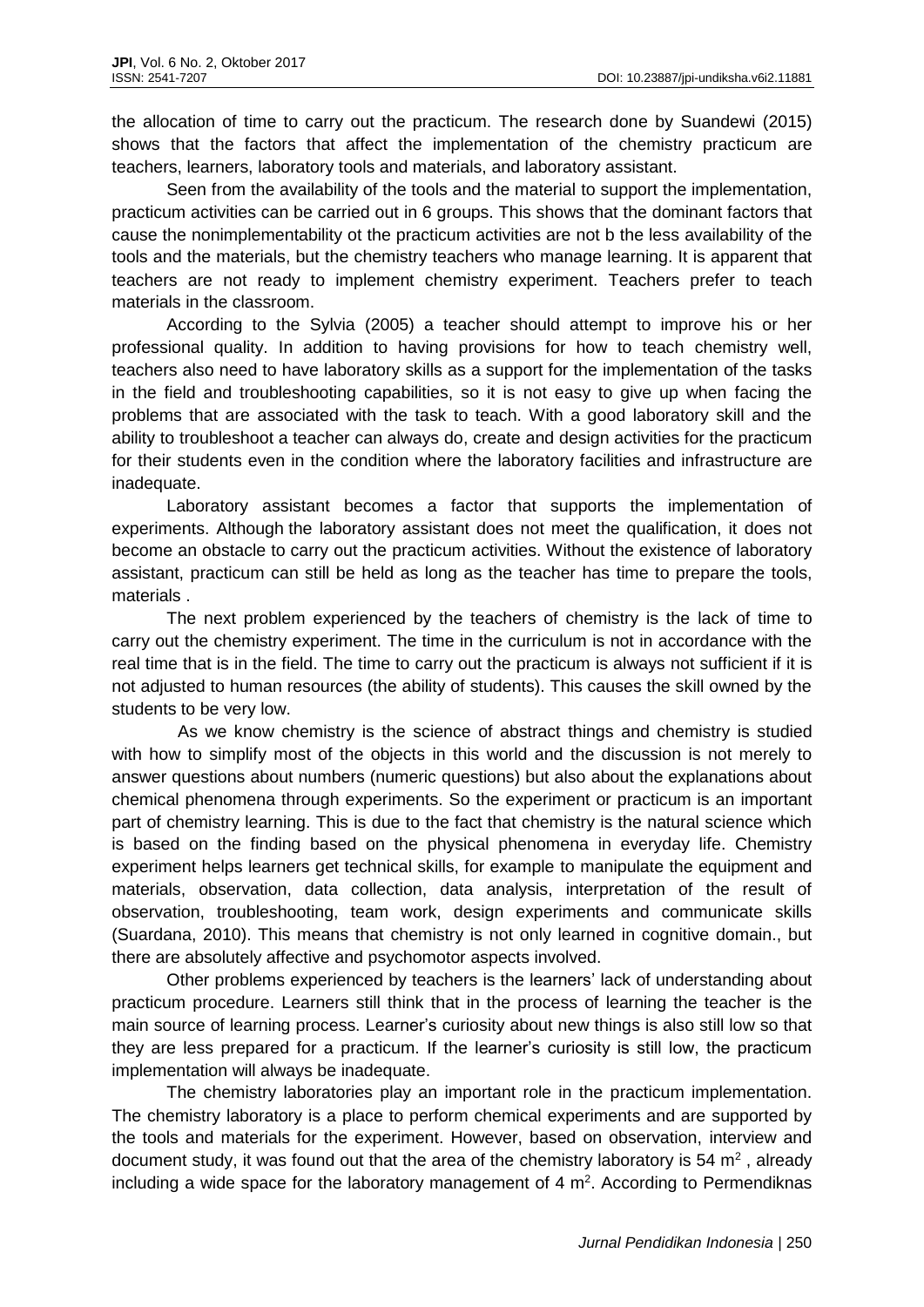No 24 Year 2007, each learner does an activity in an area of 2.4  $m<sup>2</sup>$ . If reviewed from the number of students in each grade, the average number of students is 28. So the area of the laboratory which is needed as a place of learning is at least 60  $m<sup>2</sup>$ . Seen from the number of students, the laboratory in SMA Laboratorium Undiksha does not meet Permendiknas standard.

In terms of learning facilities, according to Permendiknas No 24 2007 , include a chair for each student, desk in each group, demonstration table, preparation table, tools cabinet, materials cupboard, acid cabinet, sink, and learning media such as the blackboard. Based on the government regulation, the laboratory facilities is still not complete. That is indicated by the number of the tables that is not adequate, lack of acid cabinets used to react acid. The demonstration table used by teachers to demonstrate the practicum also does not exist. It is obvious that the teachers do more demonstrations in the class room so that the learning atmosphere more comfortable. Reviewed from its function is clearly the practicum implementation in class room violates the laboratory function.

The teacher has to offer solutions to solve the problem of limited tools, materials and limited time to carry out the practicum, i.e., to do demonstrations and discussions with assisted media. Demonstration method is one of the methods recommended in science lessons. The demonstration method is done to overcome time constraints. Some advantages of the demonstration method are the attention of the students can be focused on the things that are considered important by the teacher so that things that are important can be observed as needed and not directed at other things, can reduce the errors when compared with only reading things in the book because the students have obtained the bigger picture of the results of the observations, some issues that raise questions in themselves the students can answer the time they are observing the demonstration process, this forms the students' clear understanding of a process or work of an object, makes it easier to repair various types of explanation and mistakes that occur from the knowledge learned from an oral presentation , thus the results of the oral presentation can be improved through observing concrete examples, by presenting the actual objects (Silitonga, 2009).

Demonstration method can improve the results of student learning. This is in line with the research done by Situmorang (2013). The results of the research showed that demonstration method can improve the student learning on teaching the system of colloids at SMK students because the students can see directly the chemical processes that explain the concept of the colloid system . Differences in the level of the ability to control the students caused by the delivery method that gives the impression of learning will be remembered longer by the students. Demonstration method is very effective in improving the student learning achievement in teaching colloid system when compared with the lecturing method indicated by the percentage of student achievement of the experiment group (96%) higher than the control groups (91%) in both high and low achieving students .

Another solution offered is in discussions with assisted media. Learning Media have an important role in supporting the quality of teaching and learning process. The Media can also make learning more interesting and fun. In general the media has a purpose: to clarify the message that is not too verbalistic, to overcome constraints of space, time, energy and resources and sensory organs, to invigorate learning in a more direct interaction between students with learning resources, to allow children to learn independently in accordance with the talent and visual , auditory & kinesthetic capabilities, to give the same stimuli, to liken the experience & cause the same perception (Purwono, 2014).

Purwono (2014) stated that the audio-visual media have some excesses or uses, among others :(1) to clarify the presentation of the message that is not too verbalistic (in the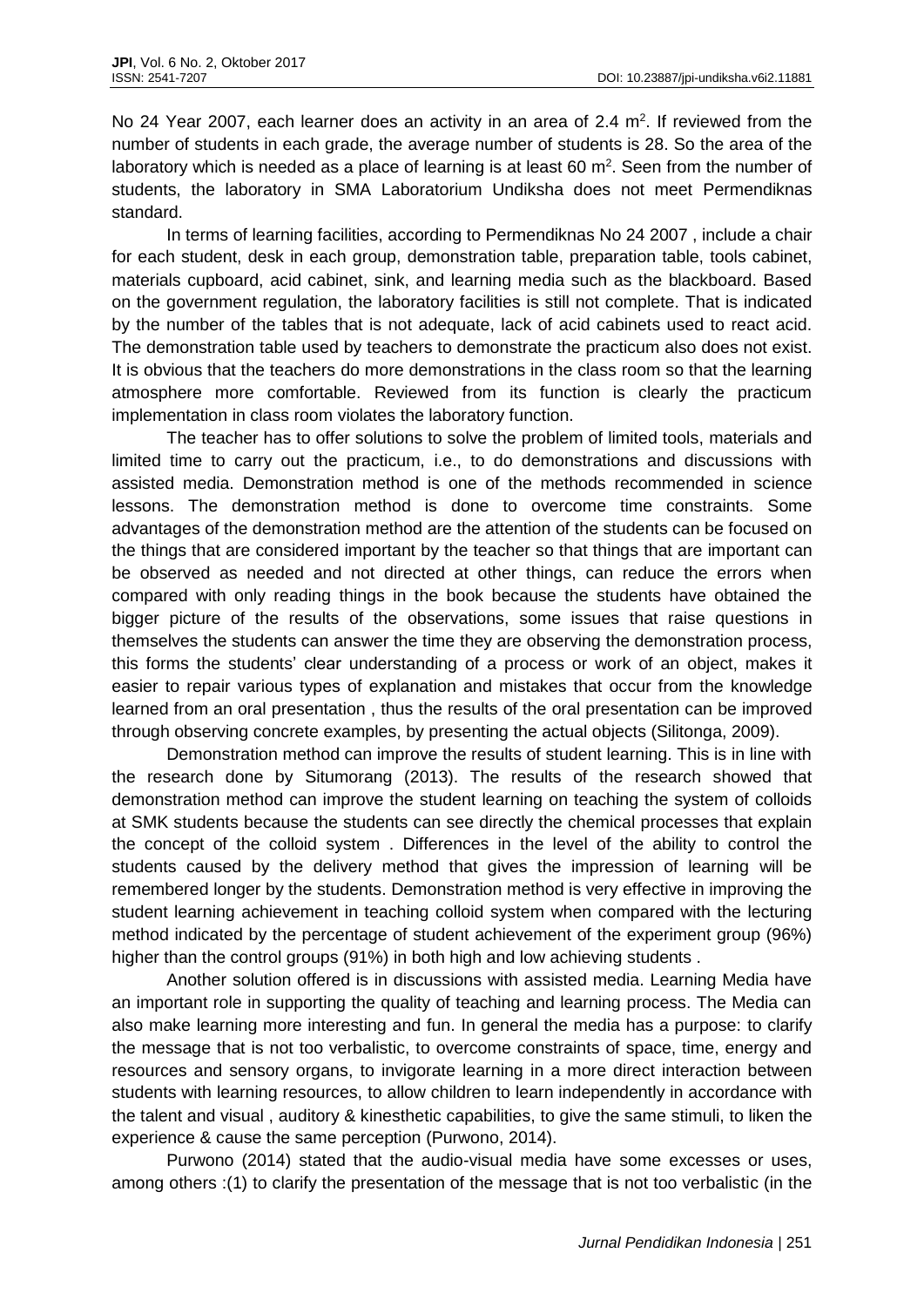form of words, written or oral); (2) to overcome constraints of space, time and resources senses, like: object that is too large , replaced with a picture , frame movies, movies or model; (3) audio-visual media can play an important role in learning the tutorial.

In general, a solution that is given by the teacher of chemistry can be useful to the understanding of the learners about the concept that is taught. But the lack of demonstration method is as follows; (1) demonstration method is not fair when the tools demonstrated cannot be observed carefully by students. For example the tools are too small or the explanations are not clear; (2) demonstrations become less effective when they are not followed by an activity where the students themselves can participate in experimenting and making the activity is a valuable experience; (3) not all things can be demonstrated in the classroom. For example the tools that are very large or in other places that are far from the classroom; and (4) Sometimes when a tool is brought into the class and then demonstrated the students see something different from the process in the actual situation (Situmorang, 2013). The disadvantages of media-assisted discussion method is that learners do not have direct experience so that their ' skill aspects can not be developed.

Essentially practicum is different and superior to demonstration. The course includes teaching the students who are working directly with the tools and chemicals while in the demonstration most of the students act only as observers. The students who are taught through practicum have a higher motivation than those who are taught through demonstration. The involvement of the students might be the cause of the motivation.The results are in line with the results of research done by Rizkiana (2016) that explained that there is a difference in motivation between the students who learn through practicum and those through guided inquiry. The students who learn through practicum and guided inquiry have higher motivation to learn than those through demonstration and guided inquiry. Therefore the implementation of chemistry practicum is crucial to the development of cognitive , affective, and psychomotor aspects.

# **4. The Conclusion and Suggestions Conclusion**

Based on the results and the discussion that have been described above, the followings can be concluded. The topics or materials of the practicum conducted in chemistry learning in SMA Laboratory Undiksha Singaraja (1) in the class X, differentiating electrolytes from non-electrolytes; (2) in the class XI, endothermal and exothermal reactions and the determining the  $\Delta H$  reaction based on the experiment, the factors that affect the rate of the reaction, identifying acids and bases with the indicator, and tritation acid-base; (3) in the grade XII, determining the decrease in freezing and boiling point by increasing electrolytes and non-electrolytes, electrolysis inert solution with the grounding electrodes and not inert, identifying the reactivity and reaction flame metal compounds (especially alkaline and alkaline earth) and the making of an ether compound. In the context of the implementation of the chemistry learning at SMA Laboratorium Undiksha , if seen from the number of practicums that has already been carried out is still limited in number and does not meet all the basic competencies that are allocated in the syllabus of chemistry in school syllabus development. This indicates that the chemistry learning in SMA Laboratorium Undiksha is not optimal yet. The teachers prefer teaching the material in the classroom rather than providing practicum learning in the laboratory. The teachers use only references for the National Examination in implementing the practicum. This indicates that the teachers consider chemistry practicum not important in chemistry learning.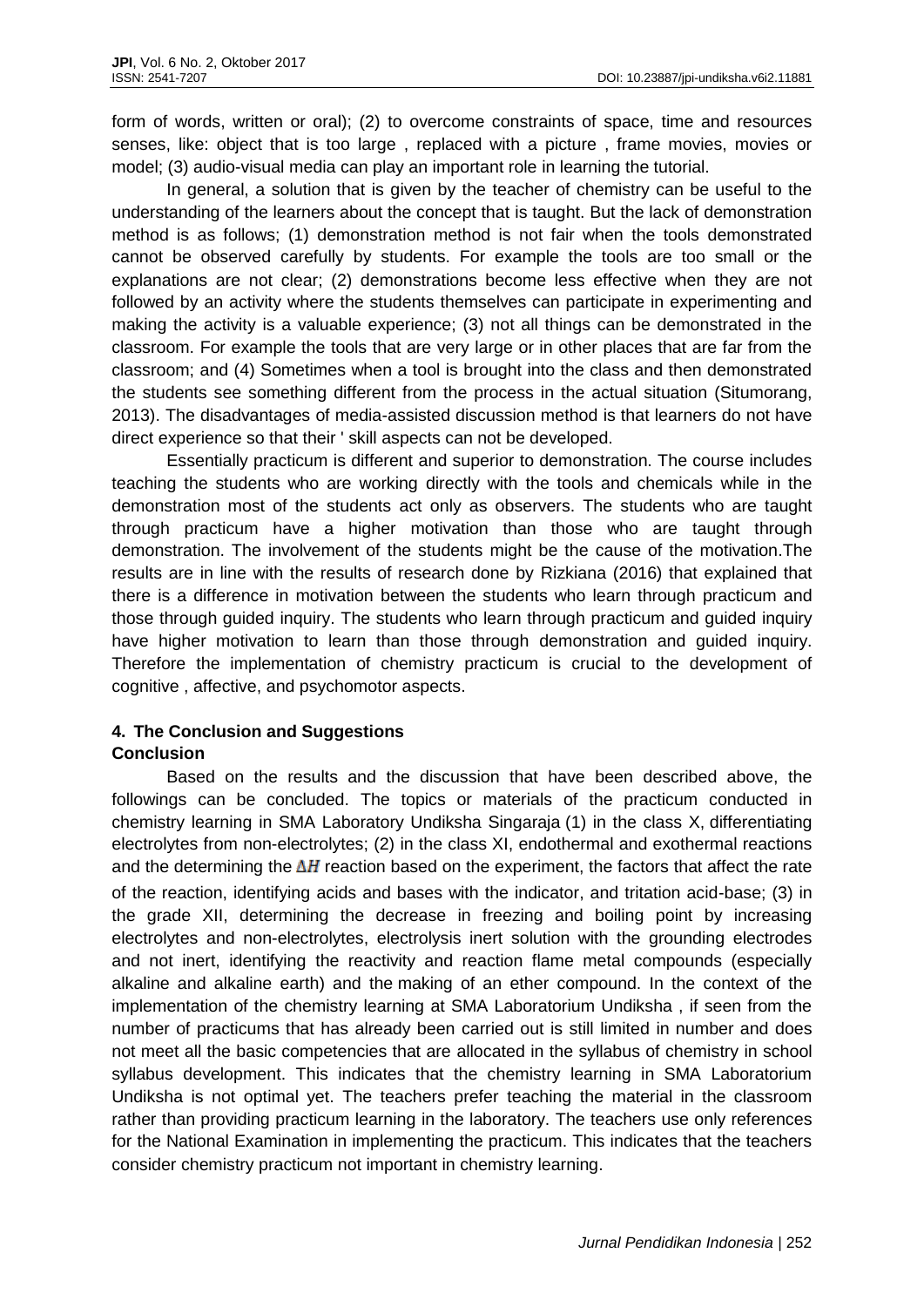The way of the teachers teach chemistry practicum at SMA Laboratorium Undiksha Singaraja is in a group. The number of students in one group in the class X is 4 or 5 , in the class XI is 6 or 7, and in class XII is 4 or 5. It is adjusted to the number of students in each class. For practicum activities which have already been carried out, the number of groups is 6. It is adjusted to the laboratory space that can hold 2 desks that allow for six groups. Teacher I used inductive approach, experiment method and discussion, EEC learning cycle, and Discovery Learning model. Teacher II used deductive approach , experiment method, discussion and EEC learning cycle.The factors that affected the implementation chemistry practicum at SMA Laboratorium Undiksha Singaraja consisted of supporting and inhibiting factors. The factors that support the implementation of the practicum were (1) the completeness of the tools and practicum materials; (2) the readiness of the teachers and students to implement the practicum activities; (3) the availability of laboratory assistant, and (4) sufficient learning time to carry out the practicum activities. While the factors that inhibit implementation of the practicum were (1) the limitation of the tools and materials, (2) the lack of the implementation of the practicum, (3) the lack of understanding of the learners of the working procedure work of the practicum and (4) narrow laboratory space.

## **Suggestions**

Based on the research results and the conclusion that have been described above,some suggestions can be proposed as follows. For the teachers in teaching chemistry it will be expected that they dot not only give priority to teaching the material but practicum activities should also be conducted so that the basic competencies that are specified in the syllabus can be accomplished.

#### **References**

- Aini, I. M. (2015). *Pengaruh Penggunaan Model Pembelajaran Discovery Learning Terhadap Hasil Belajar Tematik Siswa*. Bandar Lampung: Fakultas Keguruan dan Ilmu Pendidikan Universitas Lampung.
- Depdiknas. (n.d.-a). *Peraturan Menteri Pendidikan Nasional Nomor 23 tahun 2007 tentang Standar Kompetensi Lulusan*. Jakarta: Dep.
- Depdiknas. (n.d.-b). *Peraturan Menteri Pendidikan Nasional Nomor 26 Tahun 2008 tentang Standar Tenaga Laboratorium SekolahMadrasah, 2006*. Jakarta: Depdiknas.
- Depdiknas. (2006). *Peraturan Menteri Pendidikan Nasional No 22 Tahun 2006 tentang Standar Isi*.
- Depdiknas. (2007). *Peraturan Menteri Pendidikan Nasional Republik Indonesia Nomor 19 Tahun 2007 Tentang Standar Pengelolaan Pendidikan Oleh Satuan Pendidikan Dasar Dan Menengah*. Jakarta: Depdiknas.
- Depdiknas. (2008). *Penilaian kinerja guru*. Jakarta: Balai Pustaka.
- Kadri, M., & Rahmawati, M. (2015). Pengaruh Model Pembelajaran Discovery Learning Terhadap Hasil Belajar Siswa pada Materi Pokok Suhu dan Kalor. *Jurnal Ikatan Alumni Fisika Universitas Negeri Medan*, *1*(1), 29–33.
- Kemendikbud. (2016). *Peraturan Menteri Pendidikan Dan Kebudayaan Republik Indonesia Nomor 21 Tahun 2016 Tentang Standar Isi Pendidikan Dasar Dan Menengah*.
- Kertiasa, N. (2006). *Laboratorium sekolah dan pengelolaannya*. Bandung: Pudak Scientific.
- Laksmi, G. A. (2014). Equipments and Materials Management of Chemistry Laboratory at SMAN 1 Seririt. *E-Journal Kimia Visvitalis Universitas Pendidikan Ganesha Jurusan Pendidikan Kimia*, *2*(1), 53.
- Lubis, N. F. (2012). *Analisis pelaksanaan praktikum dan pengelolaan laboratorium kimia SMA di Kabupaten Mandailing Natal*. *Unimed*. rogram Pascasarjana Unimed.
- Mamlok-Naaman, R., & Barnea, N. (2012). Laboratory activities in Israel. *Eurasia Journal of*